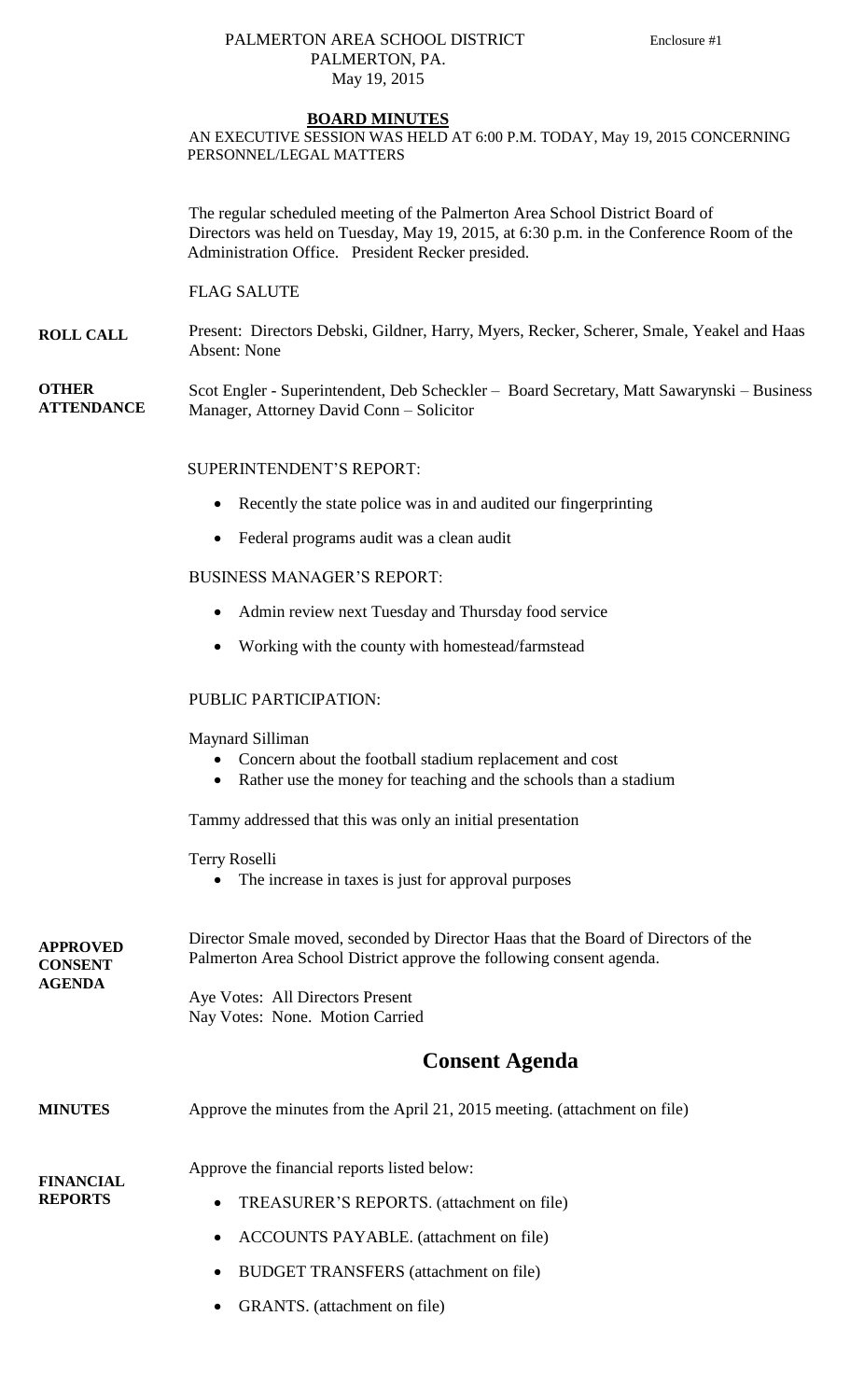|                                                              | May 19, 2015                                                                                                                                                                                                                                                                                                                                                                                 |
|--------------------------------------------------------------|----------------------------------------------------------------------------------------------------------------------------------------------------------------------------------------------------------------------------------------------------------------------------------------------------------------------------------------------------------------------------------------------|
| <b>CONTRACT</b>                                              | Approve the Motor Transportation Co., Inc. Contract - retroactive to April 13, 2015 - bus<br>transportation for the HS Chorus Activity Club field trip to Philadelphia on May 27, 2015.                                                                                                                                                                                                      |
| <b>MEDICAL INS</b><br><b>INCREASE</b>                        | Approve a 5% increase in medical insurance rates for the 2015-16 fiscal year. The increase will<br>allow for sufficient funds from which to pay medical claims.                                                                                                                                                                                                                              |
| <b>INS INCREASE</b>                                          | Approve a 4.3% increase in Stop Loss Coverage for the 2015-16 fiscal year through Great Midwest<br>Insurance Company. The per employee per month charge will be \$130.53 with a maximum per<br>employee deductible set at \$125,000 with Unlimited Policy Max including pharmacy.                                                                                                            |
| <b>FOOD SERVICE</b><br><b>CONTRACT</b><br><b>RENEWAL</b>     | Approve the food service contract renewal with Metz Culinary for the 2015-16 school year<br>(attachment on file)                                                                                                                                                                                                                                                                             |
| <b>SUMMER</b><br><b>EMPLOYEES</b>                            | Approve the following summer employees at the rate of \$7.25/hour, 28 hours/week,<br>effective June 15, 2015 through August 20, 2015:<br>Carl Klager<br>Alyssa Acker                                                                                                                                                                                                                         |
| <b>SUBSTITUTE</b>                                            | Approve the following substitutes effective May 20, 2015:<br>Kara Kern – Substitute teacher                                                                                                                                                                                                                                                                                                  |
| <b>COACH</b>                                                 | Approve Joe Spitale as an assistant football coach for the 2015-2016 season at the stipend<br>of \$3,947.                                                                                                                                                                                                                                                                                    |
| <b>TUITION RE-</b><br><b>IMBURSEMENT</b>                     | Approve the attached tuition reimbursements.                                                                                                                                                                                                                                                                                                                                                 |
| <b>AGREEMENT</b>                                             | Approval of the following Agreement for Study Island Services (Archipelago) between the<br>Palmerton Area School District and Carbon Lehigh Intermediate Unit #21 for the next three<br>years at the rate of \$15,855.45 per year. (attachment on file)                                                                                                                                      |
| <b>DR CONTRACT</b>                                           | Appoint Dr. Patrick Sewards as School Physician for the 2015-2016 school year at the cost<br>of \$8,000 for services.                                                                                                                                                                                                                                                                        |
| <b>DENTIST</b><br><b>CONTRACT</b>                            | Appoint D. Scott Aldinger, D.D.S. as School Dentist for the 2015-2016 school year at the<br>cost of \$750 for services.                                                                                                                                                                                                                                                                      |
|                                                              | <b>End of Consent Agenda</b>                                                                                                                                                                                                                                                                                                                                                                 |
| <b>PROPOSED FINAL</b><br>2015-2016 BUDGET<br><b>APPROVED</b> | Director Debski moved, seconded by Director Smale that the Board of Directors of the<br>Palmerton Area School District approve the Proposed Final 2015-2016 Budget with a 1.36<br>mill increase and expenditure total of \$30,387,081. The 2015-2016 real estate tax mills<br>will be set at 53.8075. The final budget adoption is set to be approved at the June 16, 2015<br>board meeting. |
|                                                              | Aye Votes: Directors Smale, Harry, Haas, Yeakel, Recker, Debski, and Scherer.<br>Nay Votes: Directors Myers and Gildner. None. Motion Carried                                                                                                                                                                                                                                                |
| <b>EMPLOYEE</b><br><b>AGREEMENTS</b><br><b>APPROVED</b>      | Director Scherer moved, seconded by Director Harry that the Board of Directors of the<br>Palmerton Area School District approve the agreement with employee number 167 as<br>submitted.                                                                                                                                                                                                      |
|                                                              | Aye Votes: All Directors Present.<br>Nay Votes: None. Motion Carried                                                                                                                                                                                                                                                                                                                         |
|                                                              | Director Scherer moved, seconded by Director Haas that the Board of Directors of the<br>Palmerton Area School District approve the agreement with employee #5741 as submitted.                                                                                                                                                                                                               |
|                                                              | Aye Votes: All Directors Present<br>Nay Votes: None. Motion Carried                                                                                                                                                                                                                                                                                                                          |